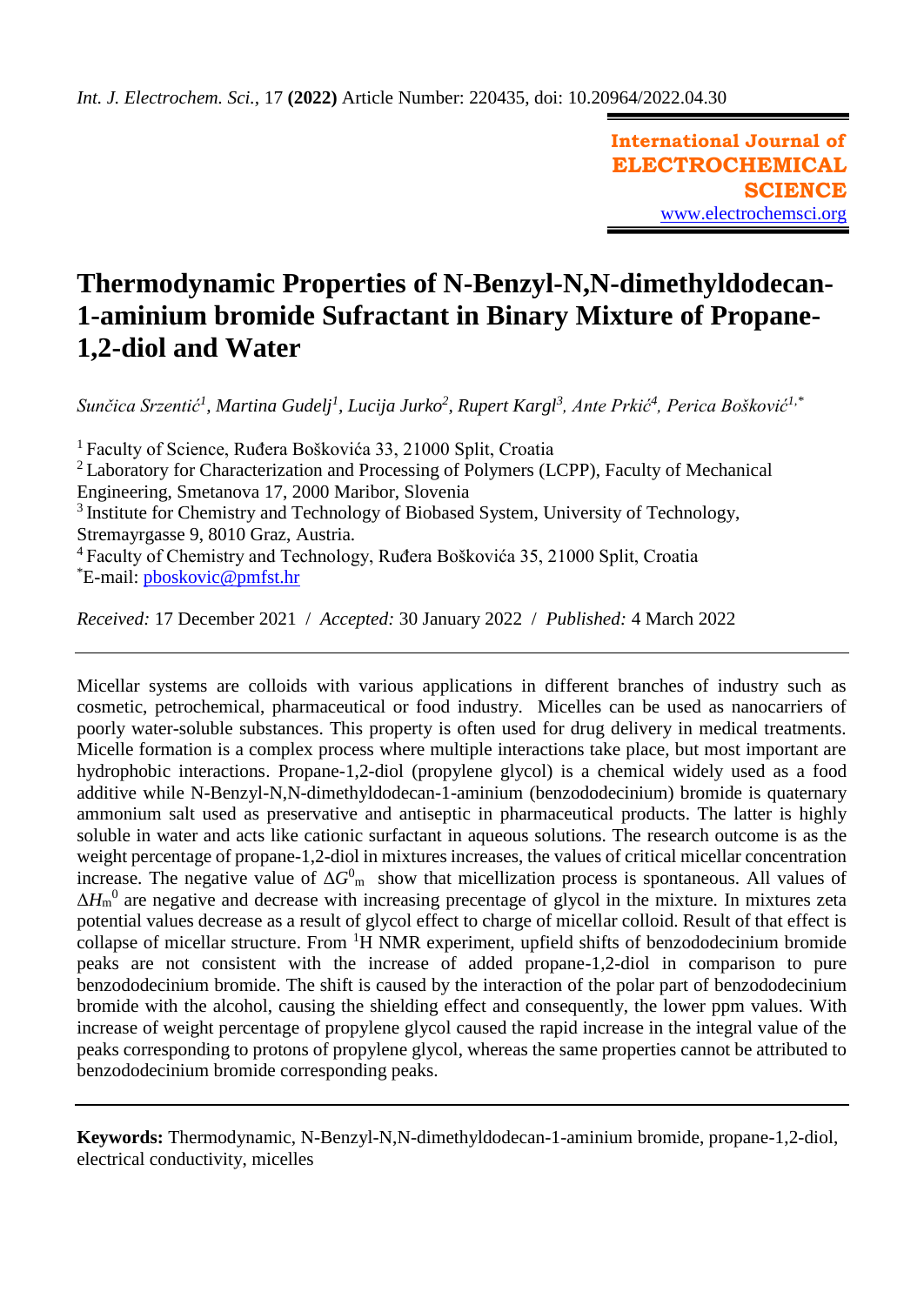## **1. INTRODUCTION**

Micelles are a versatile tool that have many applications spanning many different industries. [1- 6] Although well researched their versality and different conditions that can interfere with their formation makes them very intersting research topic. Type of solvents [7,8] and/or solvent mixtures[8- 10], addition of additives [5-10] such as ionic liquids [11-14] are just a few of those variables that if changed can interfere with formation of micelles by increasing or decreasing the *c.m.c.* value. The other important factor is that by improving already existing micellar solutions the production cost [6-15] and negative effect on environment [6,15,16] can be reduced while their efficiency can be increased. Micelle formation is a complex process where multiple interactions take place, but most important are hydrophobic interactions. [17,18]

Propane-1,2-diol (propylene glycol) is a chemical widely used as a solvent for food colors and flavors in certain food products and farmaceutical industry. [19-21]

A lot of recent research deal with the use of micelles as nanocarriers for drug delivery in medical treatments especially for poorly water-soluble substances. [1,2,22] N-Benzyl-N,N-dimethyldodecan-1 aminium (benzododecinium) bromide is quaternary ammonium salt highly soluble in water and acts like cationic surfactant in aqueous solutions. [23] It is one of the active ingredients in a number of patents mostly used as preservatives [24,25]and sanitizers in pharmaceutical products because of it's bactericide properties. [26] Research of it's surfactant properties and micelle formation has been limited. Existing research is of older date and conducted mostly in water as the solvent. [27,28]Research of micelle formation of said surfactant in binary mixtures is limited to addition of alcohols as co-solvents.[29]

In our work, we study how the presence of propylene glycol in mixture affects the micelle structure process. The structure forming of micellar colloid is studied in solvent mixtures with different propylene glycol mass fractions. Also the impact of the temperature gradient on the size and stability of the micellar colloid have been researched.

#### **2. MATERIALS AND METHODS**

#### *2.1. Chemicals*

The chemicals used in this research were propane-1,2-diol (Sigma-Aldrich St. Louis, USA, purity ≥99.5%) and N-Benzyl-N,N-dimethyldodecan-1-aminium (benzododecinium) bromide (Sigma-Aldrich St. Louis, USA, purity  $\geq 99.0\%$ ). The deionised water used in this study was prepared with the Elga Purelab flex.

#### *2.2. Conductivity, Photon Correlation Spectroscopy and <sup>1</sup>H NMR Experiments*

Conductivity measurements were conducted at different concentrations of N-Benzyl-N,Ndimethyldodecan-1-aminium (benzododecinium) bromide in aqueous propylene glycol mixtures. The electrical conductivity values were determined using the Mettler Toledo FiveEasy conductivity meter.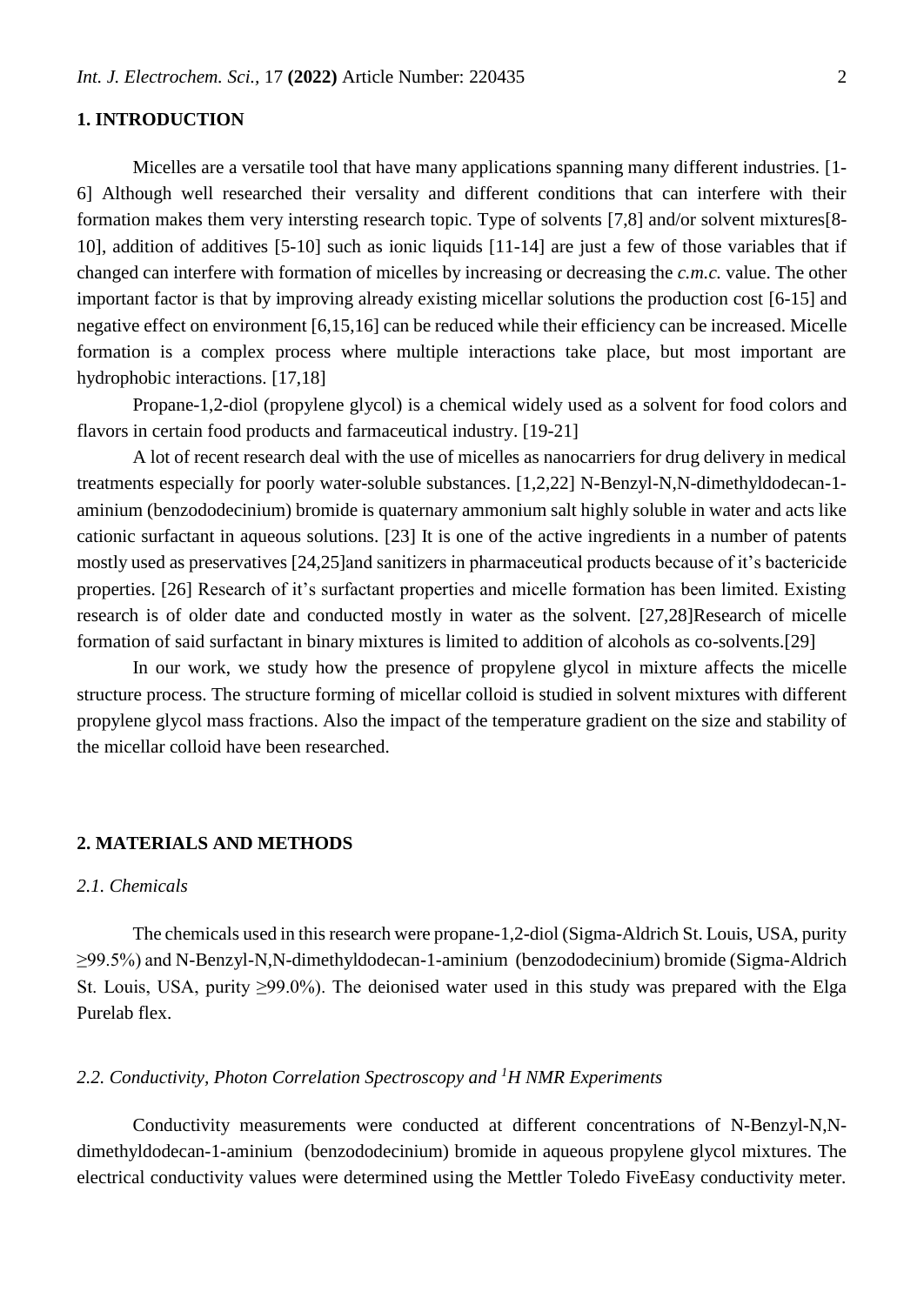The hydrodynamic radii and zeta potential of solutions were measured by Litesizer 500 (Anton Paar, Graz, Austria) at 25 °C.

<sup>1</sup>H NMR studies were performed with 300 MHz Bruker NMR machine. All experimental procedures have been performed as described in ref 9.

# **3. RESULTS AND DISCUSSION**

## *3.1. Critical micellar concentration*

Conductometric technique was used to determine the critical micellar concentration (*c.m.c.*) of benzododecinium bromide in in aqueous propylene glycol mixtures which are presented in Table 1. Fig. 1 showed that *c.m.c.* was determined from intersection of the linear slope plots of specific conductance (*κ*) as a function of surfactant concentration. The results of the study (Table 1) show that as the weight percentage of propylene glycol in mixtures increases, the critical micellar concentration values seem to increase. By nature, propylene glycol has low dielectric constant which effect electrostatic repulsion among the ionic head groups of the surfactant at the micellar surface and on the other side can form hydrogen bonding with water. This effect reduce the movement of surfactant for which obstruction of hydrophobic interaction is expected and a increase of *c.m.c*. [9,30].

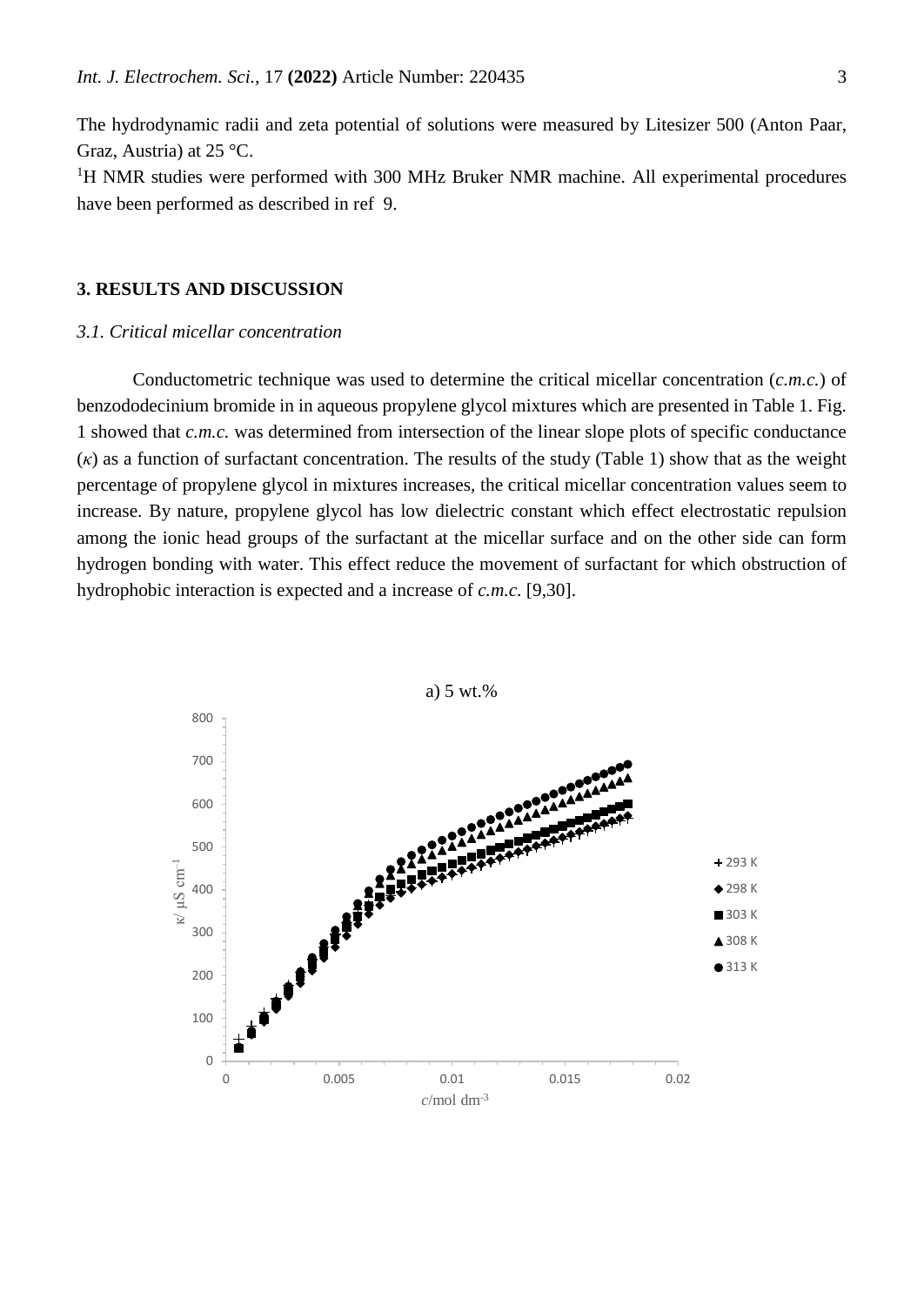

c) 15 wt.%



Figure 1. Graph of the relationship of the conductivity vs. molar concentration for benzododecinium bromide in aqueous mixture of propylene glycol at five temperatures, where the weight percentage of propylene glycol: (**a**) 5, (**b**) 10 and (**c**) 0.15.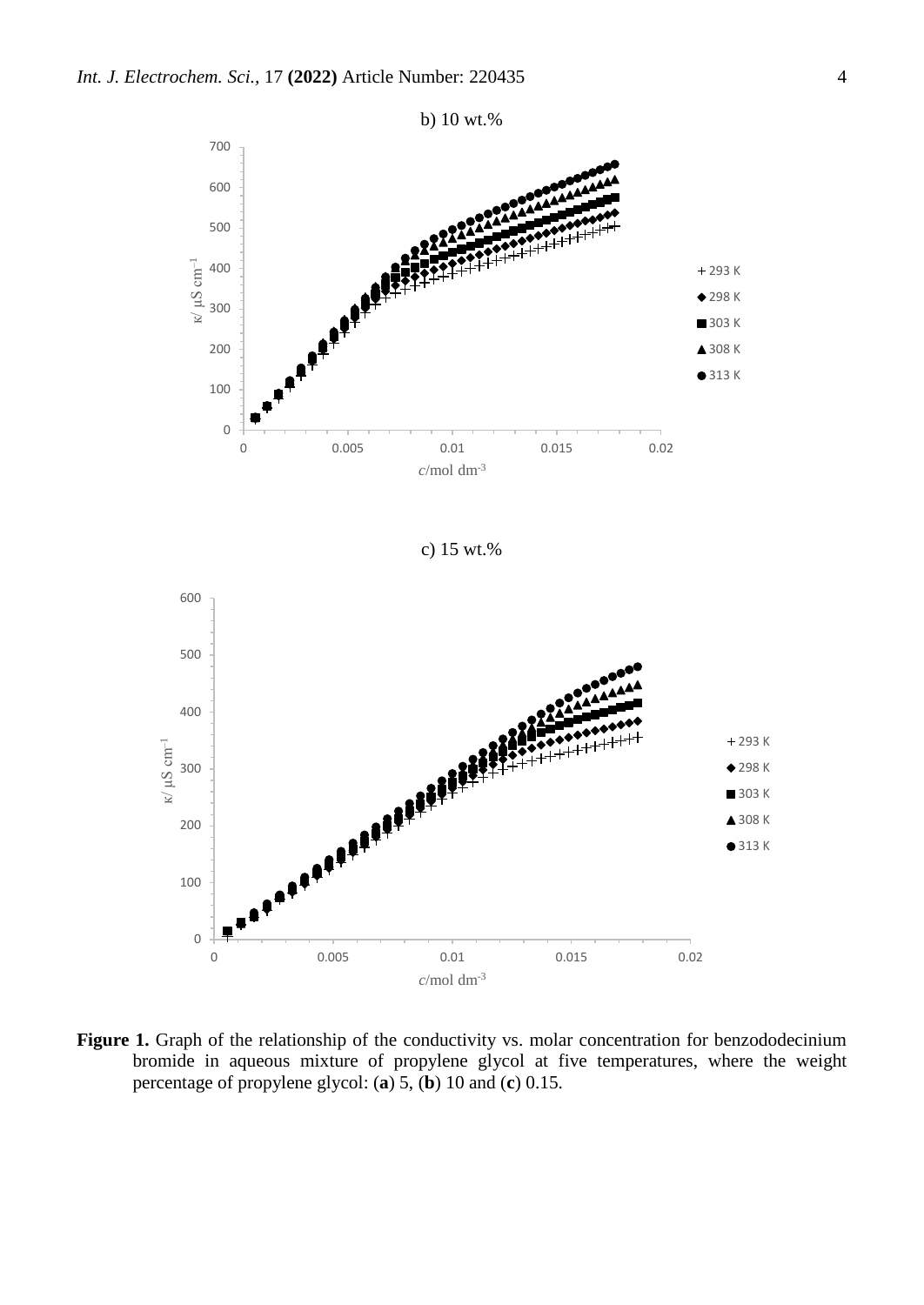The solubilization of benzododecinium bromide is more favorable in aqueous propylene glycol media, compared to previous study of SDS in same mixtures, atractive electrostatic interaction among the head group and partial negative charge on oxygen, resulting delayed micellar aggregation [9,31-33].

The degree of counterion dissociation parametar is higher in mixtures than in pure water. With a higher precentage of organic solvent in a mixture, the increase becomes more noticeable. The main reason is that propylene glycol solubilize at the surface of micellar aggregates scaling down the charge density [9,30].

| Temperature/K | $c.m.c.$ (water) | <i>c.m.c.</i> $(5 \text{ wt.}\%)$ | <i>c.m.c.</i> $(10 \text{ wt.}\%)$ | <i>c.m.c.</i> $(15 \text{ wt.}\%)$ |
|---------------|------------------|-----------------------------------|------------------------------------|------------------------------------|
| 293.15        | 0.00563          | 0.00610                           | 0.00682                            | 0.01167                            |
| 298.15        | 0.00591          | 0.00702                           | 0.00700                            | 0.01268                            |
| 303.15        | 0.00594          | 0.00696                           | 0.00747                            | 0.01337                            |
| 308.15        | 0.00579          | 0.00704                           | 0.00771                            | 0.01425                            |
| 313.15        | 0.00608          | 0.00746                           | 0.00833                            | 0.01471                            |

**Table 1.** Values of  $c.m.c.$  (mol dm<sup>-3</sup>) of benzododecinium bromide in pure water and aqueous propylene glycol mixtures

*3.2. Thermodynamic Quantities of benzododecinium bromide in aqueous propylene glycol mixtures*

**Table 2.** Thermodynamic quantities for micellization process of benzododecinium bromide bromide in pure water and aqueous propylene glycol mixtures

| $Wt.$ % | <b>Temperature</b><br>/K | $\alpha$ | $\Delta G^0$ <sub>m</sub><br>$/kJ$ mol <sup>-1</sup> | $\Delta H^0$ <sub>m</sub><br>$/kJmol-1$ | $\Delta S^0$ m<br>$/kJK^{-1}mol^{-1}$ | $\Delta G^0$ trans<br>$/kJ$ mol <sup>-1</sup> |
|---------|--------------------------|----------|------------------------------------------------------|-----------------------------------------|---------------------------------------|-----------------------------------------------|
|         | 293.15                   | 0.285    | $-38.44$                                             | $-3.401$                                | 0.119                                 |                                               |
|         | 298.15                   | 0.313    | $-38.25$                                             | $-3.403$                                | 0.117                                 |                                               |
| Water   | 303.15                   | 0.300    | $-39.17$                                             | $-3.486$                                | 0.118                                 |                                               |
|         | 308.15                   | 0.306    | $-39.79$                                             | $-3.531$                                | 0.118                                 |                                               |
|         | 313.15                   | 0.322    | $-39.84$                                             | $-3.555$                                | 0.116                                 |                                               |
|         | 293.15                   | 0.304    | $-37.5$                                              | $-10.20$                                | 0.0931                                | 0.94                                          |
|         | 298.15                   | 0.329    | $-37.02$                                             | $-10.22$                                | 0.0899                                | 1.23                                          |
| 5       | 303.15                   | 0.323    | $-37.81$                                             | $-10.43$                                | 0.0903                                | 1.36                                          |
|         | 308.15                   | 0.339    | $-38.01$                                             | $-10.50$                                | 0.0893                                | 1.78                                          |
|         | 313.15                   | 0.353    | $-38.06$                                             | $-10.58$                                | 0.0878                                | 1.78                                          |
| 10      | 293.15                   | 0.312    | $-36.72$                                             | $-12.38$                                | 0.0830                                | 1.72                                          |
|         | 298.15                   | 0.326    | $-36.93$                                             | $-12.48$                                | 0.0820                                | 1.32                                          |
|         | 303.15                   | 0.341    | $-36.94$                                             | $-12.58$                                | 0.0804                                | 2.23                                          |
|         | 308.15                   | 0.345    | $-37.32$                                             | $-12.76$                                | 0.0797                                | 2.47                                          |
|         | 313.15                   | 0.386    | $-36.66$                                             | $-12.64$                                | 0.0767                                | 3.18                                          |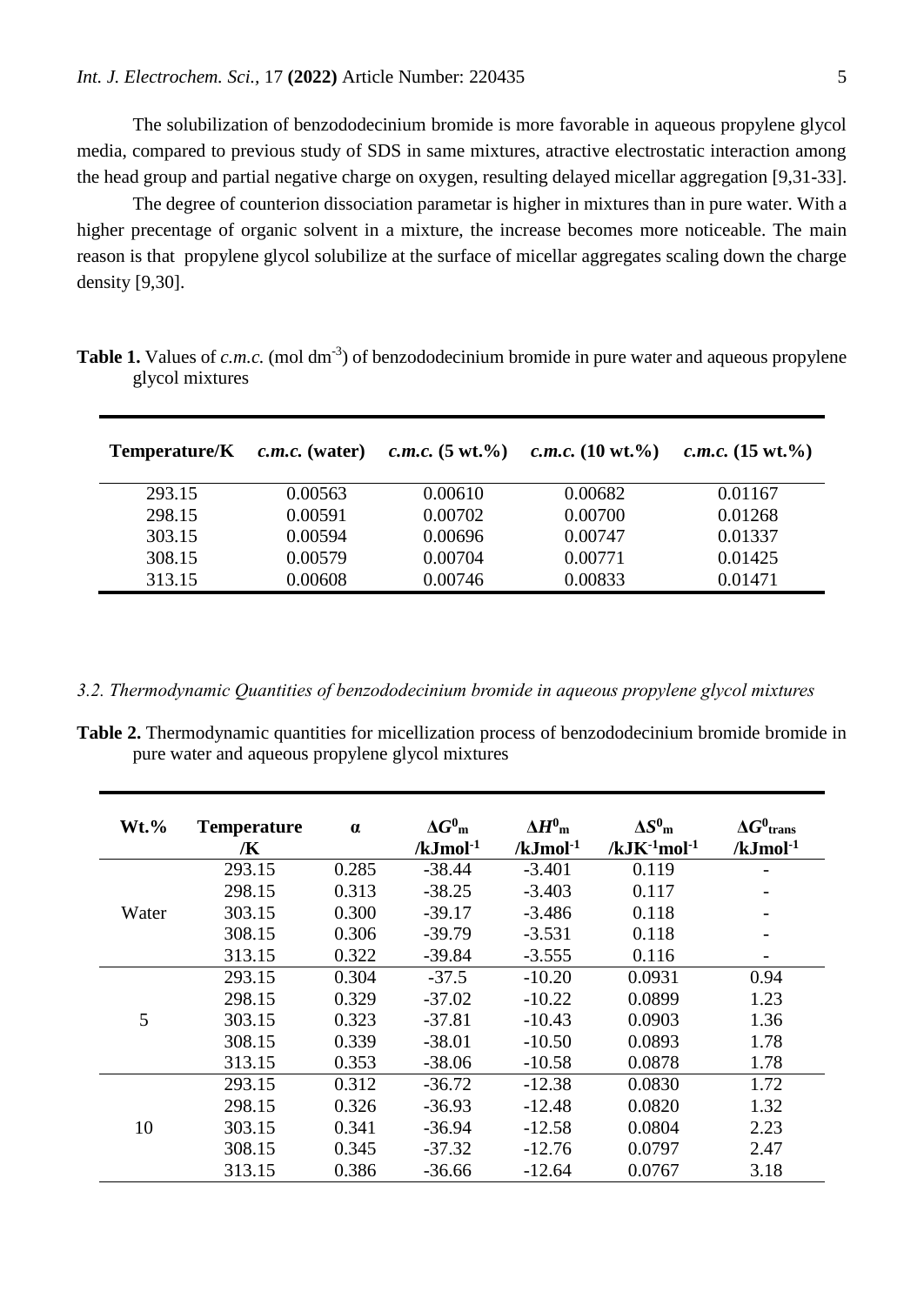*Int. J. Electrochem. Sci.,* 17 **(2022)** Article Number: 220435 6

|    | 293.15 | 0.372 | $-33.12$ | $-13.99$ | 0.0653 | 5.32  |
|----|--------|-------|----------|----------|--------|-------|
|    | 298.15 | 0.393 | $-32.92$ | $-14.04$ | 0.0633 | 5.33  |
| 15 | 303.15 | 0.446 | $-32.16$ | $-13.81$ | 0.0605 | 7.01  |
|    | 308.15 | 0.504 | $-31.22$ | $-13.51$ | 0.0575 | 8.57  |
|    | 313.15 | 0.617 | $-29.22$ | $-12.69$ | 0.0528 | 10.62 |
|    |        |       |          |          |        |       |

The thermodynamic quantities of micellization process: Gibbs free energy  $(\Delta G_m^0)$ , enthalpy  $(\Delta H_m^0)$  and entropy  $(\Delta S_m^0)$  and the degree of dissociation of the counterion ( $\alpha$ ) (Table 2) were calculated as described in ref 9.

From Table 2, the negative value of  $\Delta G_m^0$  show that aggregation process is spontaneous and becomes more positive which can be attributed to micellar unfavorable situation at higher propylene glycol concentration. The main reason for that effect is dominant electrostatic interaction, resulting increase the solubility of non-polar part of surfactant and decomposition of micellar structure [9,17].

The increase of  $\Delta G^0$ <sub>trans</sub> is result of reduction of solvophobic interaction and mainly responsible for the increase of *c.m.c.* depending on bulk phase composition. [9,17,30,32]

All the values of  $\Delta H_{\rm m}^{0}$  (Table 2) are negative and decrease with increasing precentage of glycol in solution. The positive values of  $\Delta S_{m}^{0}$  become less positive as the glycol precentage increases. The micellar formation process is induced mostly by the entropy increase, because of the affinity of the hydrocarbon tail of the surfactant to shift from the continuous phase to the structure of the aggregate [9,17,30].

#### *3.3. Micellar Size and Stability*

To research the aggregation behaviour, the hydrodynamic radii and zeta potential of the micellar aggregates formed by benzododecinium bromide in water and aqueous propylene glycol mixtures were studied using photon correlation spectroscopy (PCS) (Figure 2 and Table 3).

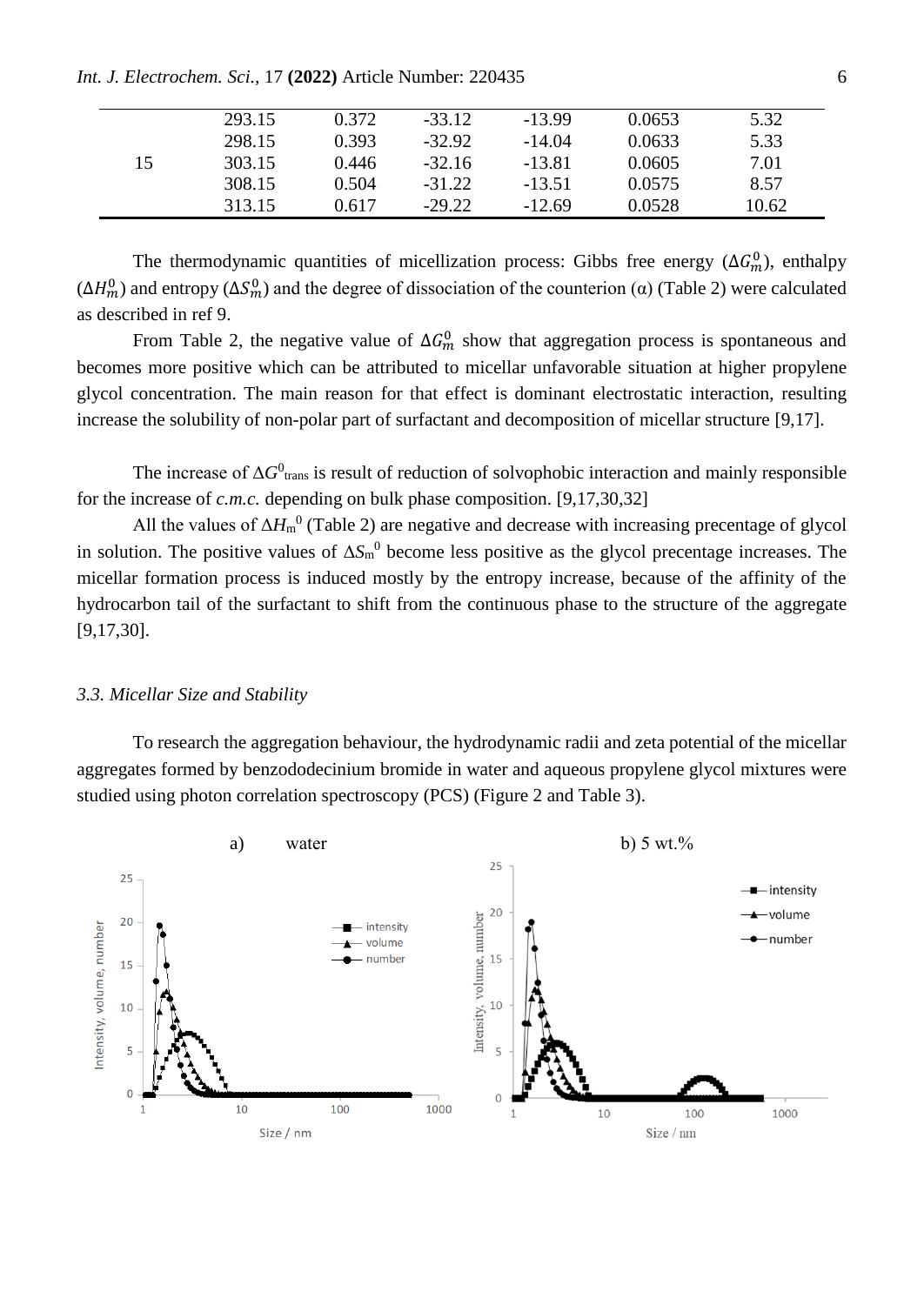

Figure 2. Photon correlation spectroscopy (PCS) measurement of the hydrodynamic radii of benzododecinium bromide (0.01 mol dm−3 benzododecinium bromide solution) in water and aqueous propylene glycol mixtures

**Table 3.** The hydrodynamic radii and zeta potential of benzododecinium bromide in water and aqueous propylene glycol mixtures (0.01 mol dm−3 benzododecinium bromide solution).

| $Wt.$ % | <b>Zeta</b><br>Potential/mV | Size/nm                |                   |                    |                    |  |  |
|---------|-----------------------------|------------------------|-------------------|--------------------|--------------------|--|--|
|         |                             | <b>Intensity Peaks</b> |                   | <b>Volume Peak</b> | <b>Number Peak</b> |  |  |
|         |                             |                        | 2.                |                    |                    |  |  |
| water   | $60.3 \pm 1.18$             | $3.226 \pm 1.108$      |                   | $2.158 \pm 0.519$  | $1.752 \pm 0.295$  |  |  |
|         | $50.7 \pm 0.88$             | $3.225 \pm 1.132$      | $132.3 \pm 35.28$ | $2.227 \pm 0.517$  | $1.805 \pm 0.326$  |  |  |
| 10      | $43.5 \pm 1.69$             | $3.425 \pm 1.330$      | $90.58 \pm 23.55$ | $2.101 \pm 0.522$  | $1.649 \pm 0.285$  |  |  |
| 15      | $41.3 \pm 0.83$             | $3.705 \pm 1.630$      | $86.02 \pm 20.33$ | $2.021 \pm 0.526$  | $1.524 \pm 0.279$  |  |  |

According to the calculation of experimental data regarding to the volume and number in system are present micelles with hydrodynamic radii of around 3 nm (Table 3). Also there are according to intensity present particles in size around 100 nm and can be attributed to impurities [9].

In mixtures zeta potential values decrease as a result of glycol effect to charge of micellar colloid. The result of that effect is collapse of micellar structure. [9,30,34].

# *3.4. <sup>1</sup>H NMR*

According to the Figure 3 there are 6 distinguishing peaks which correspond to protons of benzododecinium bromide: (i) 7.43 ppm (a), which is in correspondence to protons of aromatic ring of benzododecinium bromide; (ii) 4.42 ppm (b), 3.07 ppm (c) and 2.96 ppm (d) peaks are in accordance to protons surrounding the charged nitrogen atom; and (iii) 1.73 ppm (e), 1.21 ppm (f) corresponding to the rest of the methylene groups of benzododecinium bromide where the 0.82 ppm (g) peak is attributed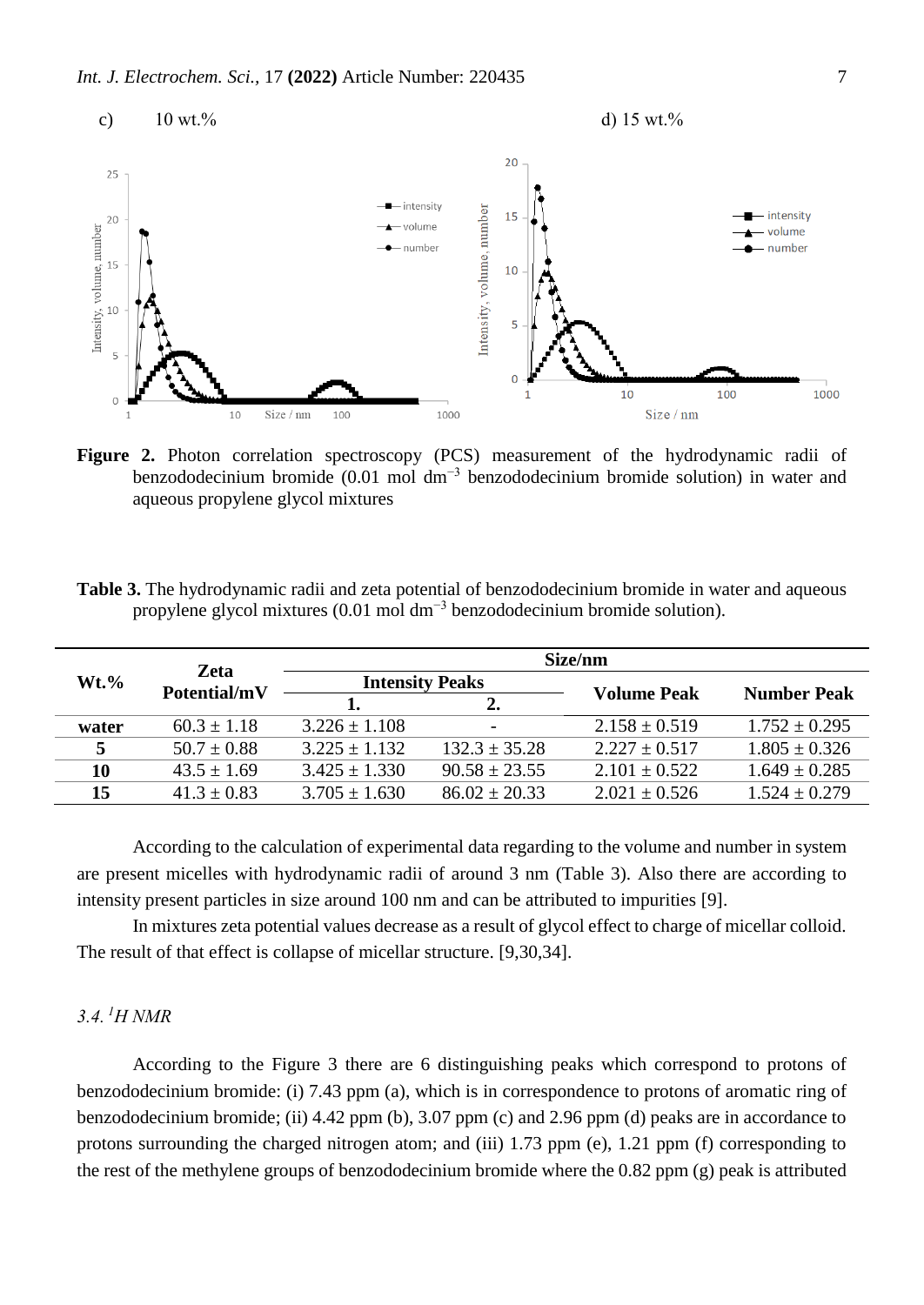to the protons of the terminal methyl group. With the addition of propylene glycol, there is a slight upfield shift in comparison to  $D_2O$  peak.



**Figure 3.** <sup>1</sup>H NMR results of benzododecinium bromide (0.01 mol dm−3 benzododecinium bromide solution) in a) water b) 5 wt.% of propylene glycol, c) 10 wt.% of propylene glycol, and d) 15 wt.% of propylene glycol

Upfield shifts of benzododecinium bromide peaks are not consistent with the increase of added propane-1,2- diol in comparison to pure benzododecinium bromide. Protons of the aromatic ring shows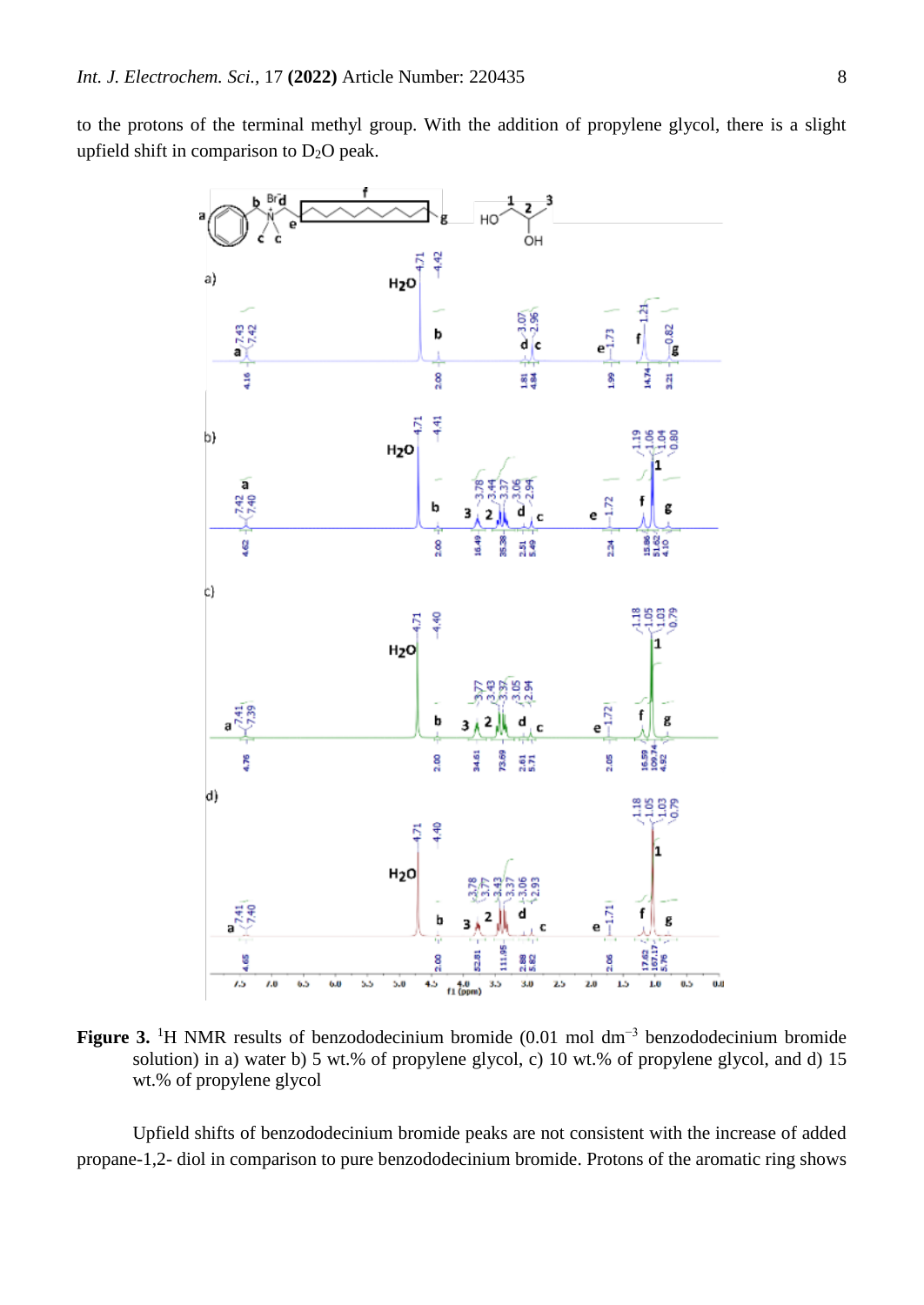shift from 7.43 – 7.41 ppm, and is consistent with the 0.15 mass fraction of added propane-1,2-diol. Similar behaviour can be seen with the peaks corresponding to protons in the proximity of cationic charge on the nitrogen atom; from  $4.42$  ppm  $-4.40$  ppm (peak marked b),  $3.07$  ppm-  $3.05$  ppm (peak marked d) and from  $2.96 - 2.93$  ppm (peak marked c). However, the upfield shift is caused by the interaction of the polar part of benzododecinium bromide with the alcohol, causing the shielding effect and consequently, the lower ppm values [35,36]. Insertion of the alkyl chain of propane-1,2-diol within benzododecinium bromide micelle is the cause of the shift of propane-1,2-diol peaks (3.78 ppm – 3.77 ppm; 3.44 – 3.43 ppm and 1.06 ppm – 1.05 ppm).

More evident is the decrease of the intensity of the peaks corresponding to the protons of benzododecinium bromide with the increase of the mass ratio of propylene glycol. Especially, the decrease is most evident with the addition of 5 weight percentage of the alcohol. This behaviour can be explained with the decrease of the micelle diameter upon addition of cosolvent, and smaller mobility of the benzododecinium bromide protons [22].

With increase of weight percentage of propylene glycol caused the rapid increase in the integral value of the peaks corresponding to protons of propylene glycol, whereas the same properties cannot be attributed to benzododecinium bromide corresponding peaks [9,22].

## **4. CONCLUSIONS**

Conductometric technique was used to determine the critical micellar concentration of benzododecinium bromide in aqueous propylene glycol mixtures. The results of the study show that as the weight percentage of propylene glycol in mixtures increases, the critical micellar concentration values seem to increase. The negative value of  $\Delta G_m^0$  show that aggregation process is spontaneous and becomes more positive which can be attributed to micellar unfavorable situation at higher propylene glycol concentration. According to the calculation of experimental data regarding to the volume and number in examined solution are present micelles with hydrodynamic radii of around 3 nm.

In mixtures zeta potential values decrease as a result of glycol effect to charge of micellar colloid. The result of that effect is collapse of micellar structure.

From <sup>1</sup>H NMR experiment, upfield shifts of benzododecinium bromide peaks are not consistent with the increase of added propylene glycol compared to pure benzododecinium bromide.

The shift is caused by the interaction of the polar part of benzododecinium bromide with the alcohol, causing the shielding effect and consequently, the lower ppm values.

#### AKNOWLEDGMENTS

This publication was supported by the Croatian Science Foundation, project number UIP-2017-05- 6282 as well as the European Union's Horizon 2020 research and innovation programme under the Marie Skłodowska-Curie grant agreement No. 764713.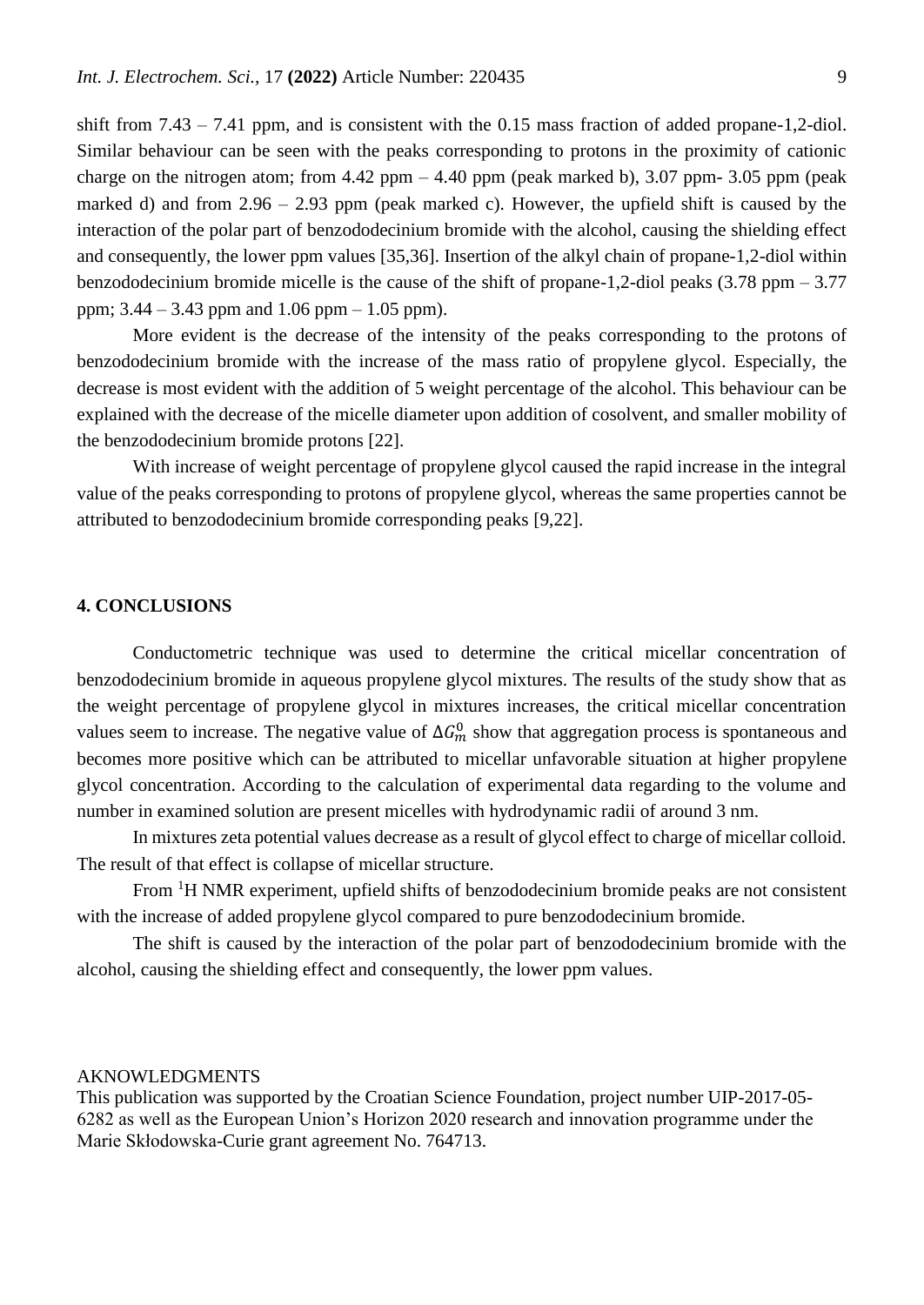## **References**

- 1. G. Gaucher, M. H. Dufresne, V. P. Sant, N. Kang, D. Maysinger and J. C. Leroux, *J Control Release*, 109 (2005) 169.
- 2. D. Keskin and A. Tezcaner, *Curr. Pharm. Des.,* 23 (2017) 5230.
- 3. T. Polubesova, D. Zadaka, L. Groisman and S. Nir, *Water Res.*, 40 (2006) 2369.
- 4. X. Bu, N. Ji, L. Dai, X. Dong, M. Chen, L. Xiong and Q. Sun, *Trends Food Sci Technol*, 114 (2021) 386.
- 5. S. Sandra, M. Ho, M. Alexander and M. Corredig, *J. Dairy Sci.*, 95 (2012) 75.
- 6. K. Xie, F. Cheng, W. Zhao and L. Xu, *J. Clean. Prod*, 19 (2011) 332.
- 7. A. Rodríguez, Del Mar Graciani, María Moya, María Luisa, *Langmuir*, 24 (2008) 12785.
- 8. E. L. Michor and J. C. Berg, *Langmuir*, 30 (2014) 12520.
- 9. M. Gudelj, P. Surina, L. Jurko, A. Prkic and P. Boskovic, *Molecules*, 26 (2021) 3773.
- 10. P. Shah, S. Kumari Jha and A. Bhattarai, *J. Mol. Liq.*, 340 (2021) 117200.
- 11. E. C. Wijaya, F. Separovic, C. J. Drummond and T. L. Greaves, *Phys. Chem. Chem. Phys.*, 18 (2016) 24377.
- 12. B. Sohrabi, S. Eivazzadeh, A. Sharifi and R. Azadbakht, *J. Mol. Liq.*, 211 (2015) 754.
- 13. L. G. Chen and H. Bermudez, *Langmuir*, 28 (2012) 1157.
- 14. A. Beyaz, W. S. Oh and V. P. Reddy, *Colloids Surf., B*, 35 (2004) 119.
- 15. S. Jiang, H. Hou, S. Agarwal and A. Greiner, *ACS Sustain. Chem. Eng.*, 4, (2016) 4797.
- 16. J. Chen, Y. Wang, X. Wei, W. Xu, P. Xu, R. Ni and J. Meng, *ACS Sustain. Chem. Eng.*, 7 (2019) 6078.
- 17. G. O. Ogunlusi, O. V. Bamgboye, O. O. Alo and O. Owoyomi, *Phys Chem Liquids*, 53 (2014) 376.
- 18. A. West, Self-Assembly Processes at Interfaces Multiscale Phenomena, University of Strasbourg (2018) Strasbourg, France.
- 19. M. E. Haque, N. Tripathi and S. Palanki, *Ind. Eng. Chem. Res.*, 60 (2020) 399.
- 20. M. Younes, P. Aggett, F. Aguilar, R. Crebelli, B. Dusemund, M. Filipic, M. J. Frutos, P. Galtier, D. Gott, U. Gundert-Remy, G. G. Kuhnle, J. C. Leblanc, I. T. Lillegaard, P. Moldeus, A. Mortensen, A. Oskarsson, I. Stankovic, I. Waalkens-Berendsen, R. A. Woutersen, M. Wright, P. Boon, D. Chrysafidis, R. Gurtler, P. Mosesso, D. Parent-Massin, P. Tobback, A. M. Rincon, A. Tard and C. Lambre, *EFSA J*, 16 (2018) 158.
- 21. M. M. Fiume, W. F. Bergfeld, D. V. Belsito, R. A. Hill, C. D. Klaassen, D. Liebler, J. G. Marks, Jr., R. C. Shank, T. J. Slaga, P. W. Snyder and F. A. Andersen, *Int. J. Toxicol.*, 31 (2012) 245.
- 22. A. Chroni, T. Mavromoustakos and S. Pispas, *Nanomaterials.*, 10 (2020) 1872.
- 23. F. Kopecký, M. Vojteková, P. Stopjaková and J. Oremusová, *Chem.*, 45 (1991) 463.
- 24. P. J. Pisella, K. Fillacier, P. P. Elena, C. Debbasch and C. Baudouin, *Ophthalmic Res.*, 3 (2000) 32.
- 25. T. Bai, J. Huang and W. Wang, *Cutan. Ocul. Toxicol.*, 29 (2010) 247.
- 26. I. M. Hend, M. Milnera and S. M. Milnera, *AIHA J*, 64 (2003) 88.
- 27. J. Harkot and B. Janczuk, *J. Colloid Interface Sci.*, 330 (2009) 467.
- 28. A. Zdziennicka, K. Szymczyk, J. Krawczyk and B. Jańczuk, *Fluid Phase Equilib*, 126 (2012) 322.
- 29. H. Benalla and J. Zajac, *J. Colloid Interface Sci.*, 272 (2004) 253.
- 30. A. Dey, N. Patra, A. Mal and S. Ghosh, *J. Mol. Liq.*, 85 (2017) 244.
- 31. R. Nagarajan and C. C. Wang, *Langmuir*, 16 (2000) 5242.
- 32. J. S. V.K. Sharma, D. Soin, *J. Surf. Sci. Tecnol.*, 14, (1998) 141.
- 33. N. Dubey, *Chem Eng Commun*, 198 (2011) 1394.